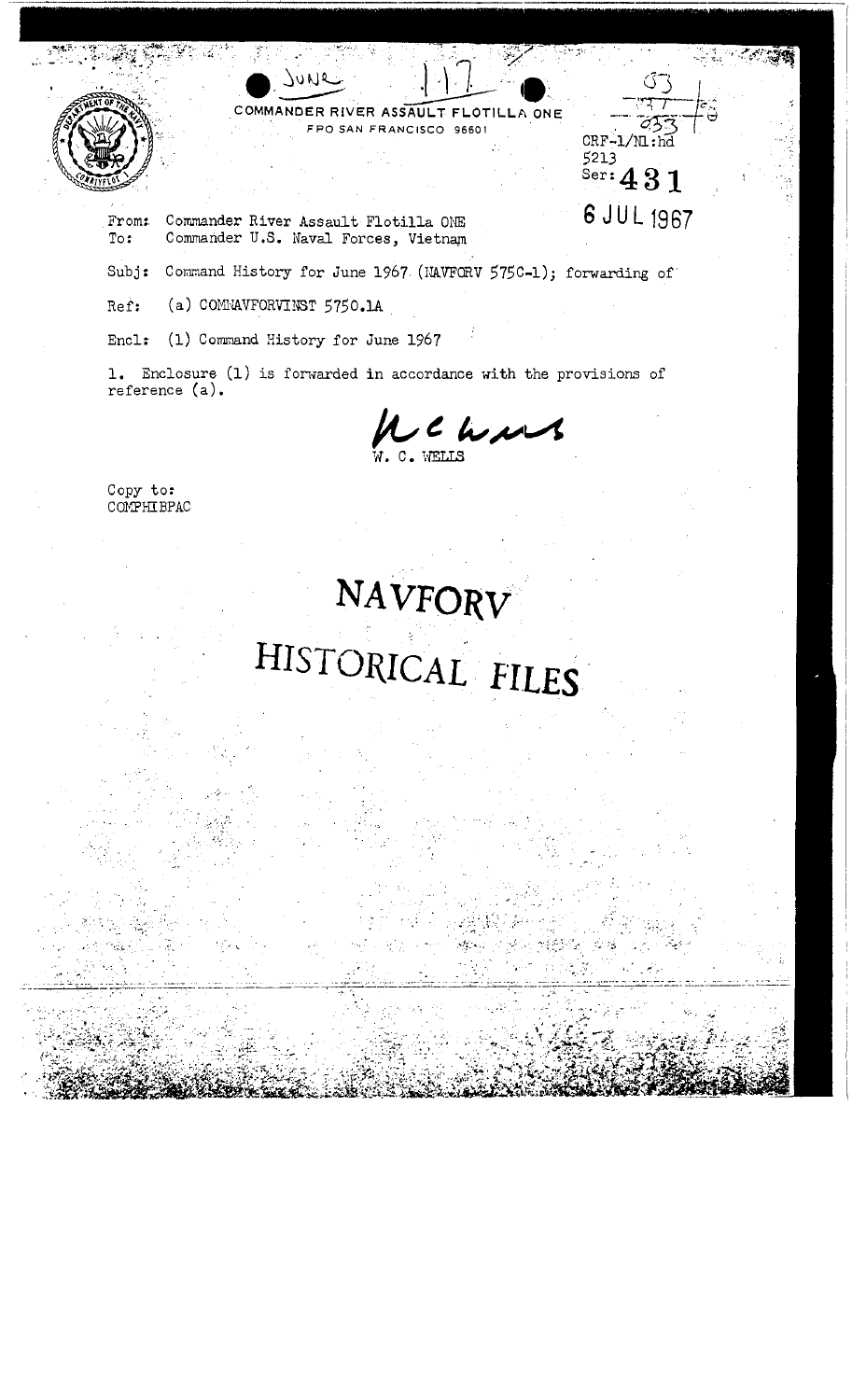## COMRIVFLOT ONE/COMRIVSUPPRON SEVEN

## COMMAND HISTORY - JUNE 1967

The MRB moved on I June from Vung Tau to Dong Tam, Vietnam and on 2 June, two battalions of 2nd Brigade, 9th Infantry Division embarked" on ships of the Mobile Riverine Force, at Dong Tam. The 2nd Brigade Staff embarked on USS BENEWAH (APB-35). River Assault Divisions of RIVFLOT ONE embarked as follows:

RIVDIV 91 RIVDIV 92/COMRIVRON 9 RIVDIV 111 RIVDIV 112/COMRIVRON 11

## **APL-26** COLLETON **BENEWAH** DONG TAM

Additionally, RIVFLOT ONE Detachment Dong Tam, consisting of two officers and four enlisted, debarked from BENEWAH.

The RIVFLOT ONE boat overhaul commenced on 2 June when the first two boats commenced their overhaul at Dong Tam. The crews departed on R&R and the overhaul work was completed in their absence.

On 6 June, T-112-3, while minesweeping in the Xang Canal, was subjected to a command detonated mine explosion on the starboard side in the vicinity of the engine compartment. The starboard engine was lifted off its foundation and dropped into the bilge. Both engine foundations were broken. Further, both sea strainers were ruptured, fans were sheared off the bulkhead and the reduction gear housing on the starboard engine was broken with parts being scattered fover, the engine room. Vertical stiffeners on the starboard side were buckled. Starboard shell plating was also buckled and split-in several places. The forward bulkhead of the engine room was buckled on the starboard, side, near, the overhead. All four batteries, were broken and power was lost completely. The dead batteries also immobilized the 20MM gin to previously fitted for electric fire w Fuel lines were broken close to the tanks and damage control plugs had to be used to prevent further. fuel leakage, into the bilges. The port 50 days turret mount was, blown over the side shearing off at the top of the pedestal where the turret bearing support connects, The armored turnet, the 50 califort gun and  $\cdot$ the M 18 grenade launcher were lost. Both the remaining turrets are distorted around the same connection points. A sulvage search in the area of the finining was conducted by EOD personnel, with assault boat. escort and Army bank security on 7 and 8 June , "Only one"plastic turnet.<br>top and a wye-gate for the salvage equipment was cound in Qui-10 June, COMMAVFORV provided a salvage unit from Harbor Clearance Unit ONE Team  $\mathbb{F}$  rive, to continue the search for the missing ordnance  $\mathbb{F}$ 

Oney ATC has been fitted out as a casual ty and clearing boat and the Fwo Battalion Aid Station boats have received who le blood refrigerators.  $\mathbb{F}$  to improve their capability. Ine medical casual ty and clearing boat,  $\mathbb{F}$ 

nclosure (1))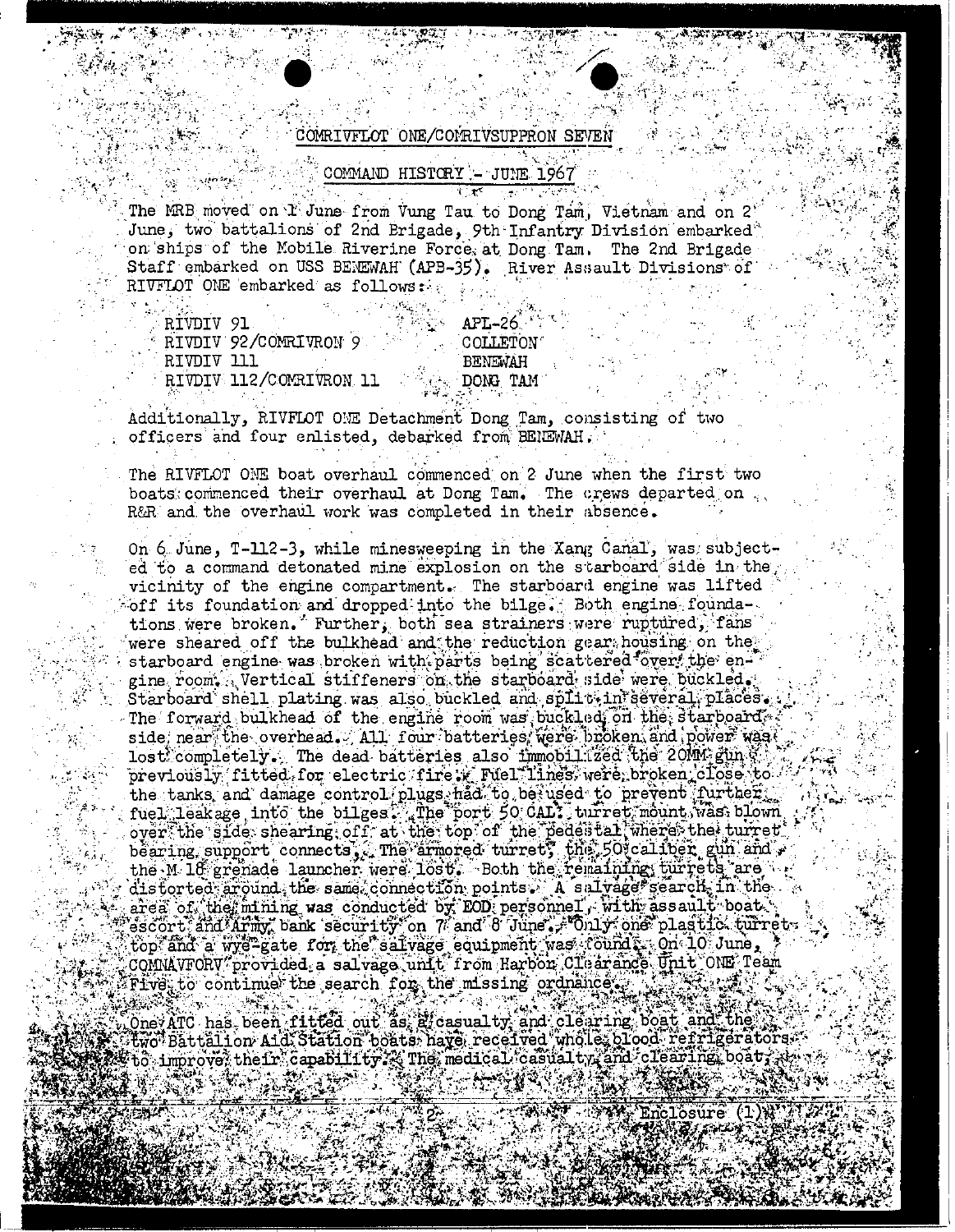in addition to the whole blood refrigerator, has received surgical Lighting and fittings for a surgical table. The boats participated in their first operation on 10 June.

On 17 June Visitors Information Bureau (VIB) was set up by the Army and Navy Administration and Public Affairs Offices. With a high-level: visitor coming almost daily and press, people coming at least three. times a week, the VIB will make the visits more profitable through. advanced planning.

In addition to troop carrying, the ATC has demonstrated its versatility in many areas. They have been used as 81MM mortar boats, afloat battalion medical aid stations, medical clearing stations, hydrographic survey boats, tugs for AMMI pontoons, and as support for barge-mounted artillery fire support bases.

The Riverine Survey Team has begun to provide significant services in collecting riverine hydrographic data. They are not only fulfilling many immediate requirements, but are simultaneously collecting considerable additional data valuable for COMUSMACV, COMMAVFORV, MAVOCEANO, and other requirements. They are an important organic asset for current operational commitments.

The first resupply of the MRB, by the USS HOLMES COUNTY took place on 16-17 June. No particular difficulties were encountered. The cargo handling on the APB's is extremely slow due to the limited deck space although the 542 class LST matches very well with the base ships.

The move of MRF/MRB from Dong Tam to Nha Be on 10 June was uneventful as far as the Navy was concerned, though the Army had difficulties with the artillery barges. Originally 5 LCM-8's and four barges were. to make the trip. Upon sortie from Dong Tam; two of the LCM-8's had, casualties and returned to Dong Tam with one barge . As the remainder turned to go up the Soi Rap, two LCM-8 s received holes at the water line, and one of these became inoperative due to contaminated fuel. The barges were anchored, RAS boats were ordered to stand by land an Army Tug was ordered out to provide assistance. The remaining LCM-8 and barge were sent to Vung Tau. As this ICM-8 was passing through the anchorage area, her tow line parted and the barge drifted out to sea. The Army tug was diverted to pick up the drifting barge and tow it to Vung Taus. It then towed the remaining units to Vung Taus where ASKARI repaired the LCM-8's is The barges were finally towed up to Nha Be with the RIVFLOT ONE YTB on 13 June. 羽製葉

Bridges with restrictive underbridge clearances, are a troublesome operational problem in the Delta. Established CTF. 117 underbridge clearance requirements are 15 feet of vertical underbridge clearance and 25 feet of horizontal underbridge clearance -bothyunder conditions, of wet season high tide. According to a recent MACWDolic worldges, will let henceforth either be built high<sup>3</sup>and wide enough underneath . Or a specific .<br>COMNAVFORV waiver will first have to be obtained: for all permanent or: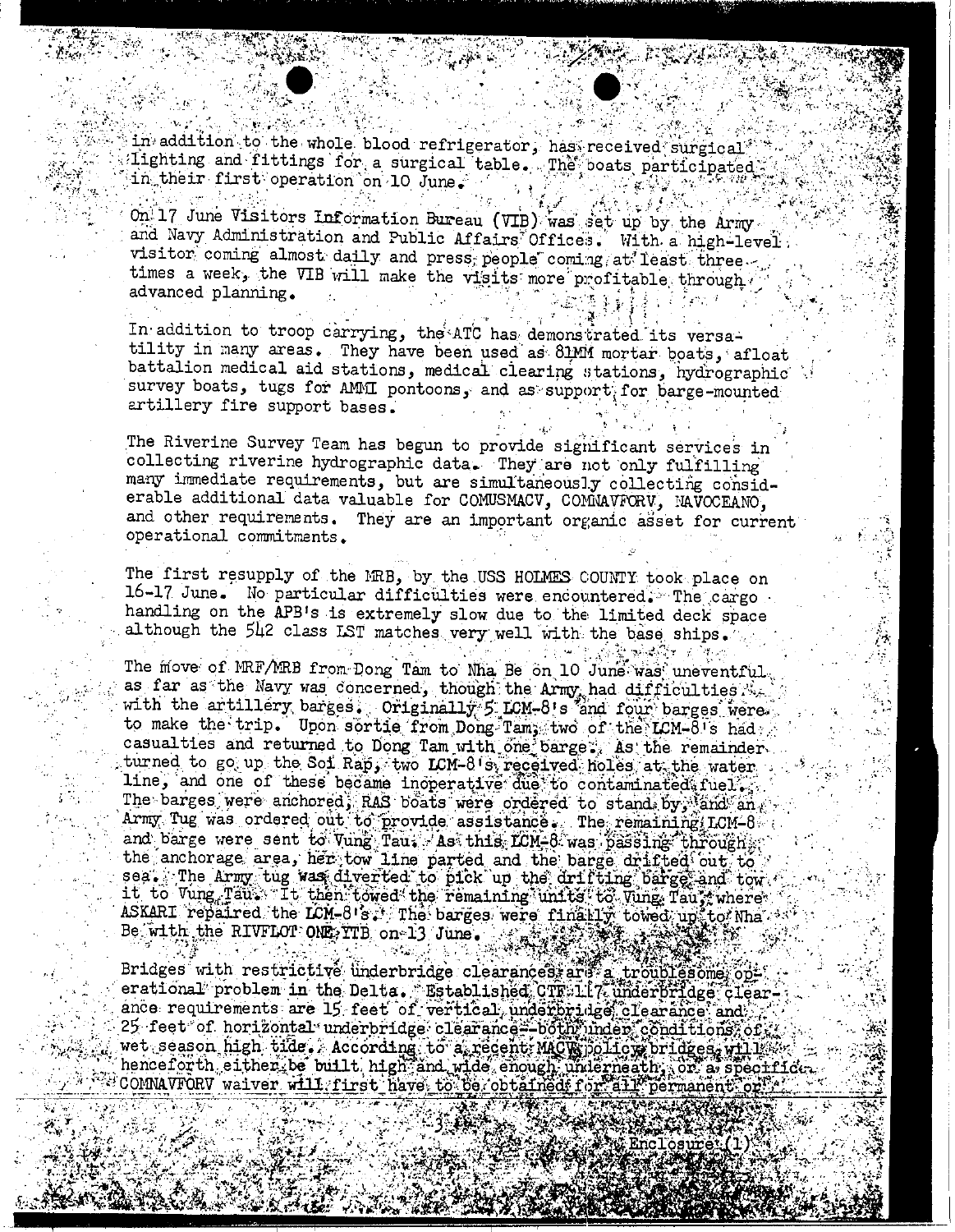semi-permanent bridges built (or rebuilt) over ATC-navigable waterways.

 $\chi \times \mathcal{X} \subset \mathbb{R}^3$ 

矿金黄金

When the MRB moved to the Soi Rap on 18 June, the artillery fire support base was located close to the MRB and a 155mm battery was attached to: the organic Second Brigade artillery. To provide them with services, some new methods of support were developed. Ammunition for the 155mm guns was brought up from Vung Tau by LCU while the 105mm battery was supplied from the Support LST using LCM-8.s. Hot meals were prepared on the APB's and carried to the Fire Support Base in thermos cans. The mess runs were made to coincide with requirements to replenish ammunition and potable water. Limited laundry and shower services were also provided. Repairs to LCM-8's are accomplished at ASKARI with the army providing the repair parts. Gasoline to operate the artillery battery's generators was supplied by the refueler.

Present MRF operations utilize barges as floating platforms for artillery. Army LCM-8's are assigned the tasks of towing and positioning the barges. Although these functions fall within the general Navy support tasks, they are a recent development and were not included in the original concept. Thus, no Navy ICM-8's or similar craft have been programmed for this mission. Since present in-country LCM and other boat assets. are fully committed it has been determined by COM-NAVFORV that it is not feasible for the Navy to assume this mission for 6-12 months due to personnel lead time required. Present COMNAV-FORV plans are to request nineteen LCM-8's with crews to provide prime movers for artillery barges in the MRF. The Army will continue to meet LCM-8 requirements for 6-12 months until arrival of Navy units.

The Riverine Survey Team (RST) of 10 marines and NAVOCEANO civilians has performed yeoman service. In one recent 3-day period, for example, they obtained over 260 miles of river soundings while accompanying TF-117 ATCs on combat operations. These soundings not only met urgent CTF-117 requirements but also requirements from COMUSMACV/COMMAVFORV's listing of number one priority hydrographic needs for SVN as well.

Two of four DECCA, Track Plotters have arrived for installation in the CCB's. Technical assistance from the DECCA Navigator unit in-country has been requested to supervise the installation. Also, the first we copies of a chart with DECCA grid lines on a 1/25,000 scale map have been received. If these are found to be useful, a production printing will be requested.

The APL-26 and VERNON COUNTY, with maximum personnel loading and operating in a sait water area, have experienced a short fall of about 15-<br>20 thousand gallons of potable water per weeks once in fresh river. water, the API-26 can use its filtration system and will have no difficulties. The present plan is to install a potable water filtration. plant on the Support IST. This will provide a fresh water source when  $\ell$ in the river environment and give increased efficiency to the evaporators by removing suspended solids before processing in salt